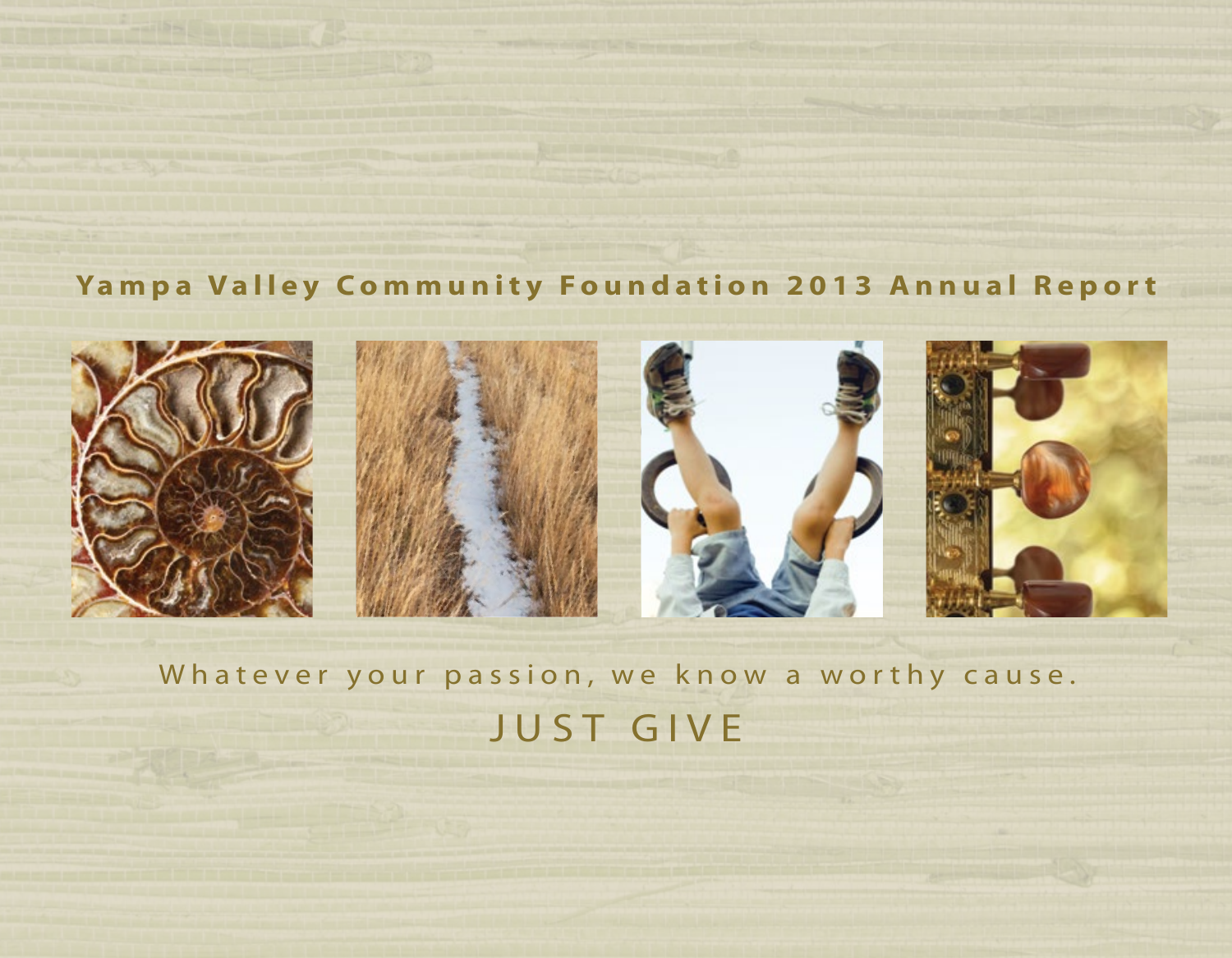## Yampa Valley Community Foundation recently celebrated a milestone, and our success is entirely a result of your philanthropic power. It is because of you that we have been able to work with thousands of donors to facilitate over \$10,000,000 in charitable gifts

to many local nonprofits and community initiatives. Your support and belief in us continues to drive everything we do; we exist to connect people who care with causes that matter.

As we enter an exciting and new era, we look forward to continuing to build a healthy and vital community with your help. Whether it is to learn more about a local cause dear to your heart, participate in collaborative charitable giving, help build assets for the future of our valley, or leave a legacy beyond your lifetime, we provide the services to meet all of your philanthropic desires.

We also extend our deepest appreciation to the Steamboat Ski & Resort Corporation for their continued support of YVCF through the Passport Club. Proceeds from this program generously make grants to the community and support the operations of our organization. Many thanks go out to Chris Diamond and his team.

The Yampa Valley is full of generous and deeply caring people, like you, who are committed to the well-being of our community. And we thank you!

Best wishes,

Thank You!

Adonna Allen Board Chair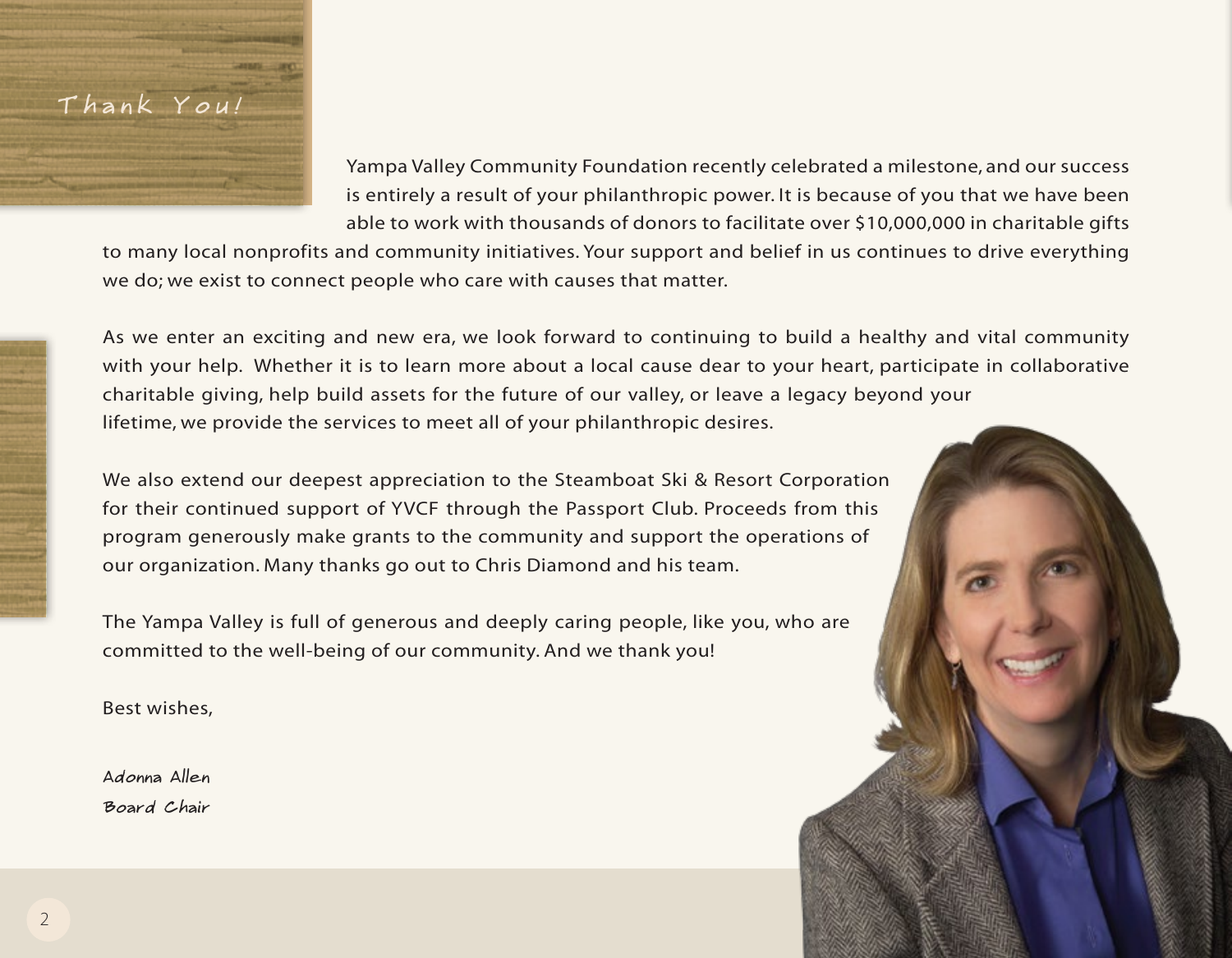## Experts in Philanthropy

*At Yampa Valley Community Foundation (YVCF), we are experts on local philanthropy and can assist you in making strategic decisions about how to make the most positive impact with your dollars. We partner with individuals, organizations and businesses to promote thoughtful, specialized charitable giving.* 

Our Board of Trustees is comprised of community leaders who can identify emerging challenges in the valley and energize local philanthropists to help build a healthy and vital community.

YVCF's staff understands the needs of the Yampa Valley. The staff works closely with local nonprofits to improve community life and recommend where donors can make gifts that have the most impact. Whatever your passion, we know a worthy cause.

One of our core strengths is professional investment management of the funds donors entrust to us. Investments are managed by Colorado State Bank and Trust, in conjunction with oversight from our investment committee.

Yampa Valley Community Foundation has been confirmed in compliance with The National Standards for Community Foundations. The program requires community foundations to document their policies for donor services, investments, grant making and administration. National Standards has established legal, ethical, effective practices that increase donors' comfort level when starting a fund at a Community Foundation.

*The Community Foundation is here to help you with your current and future giving. Let us know how we can help.* 

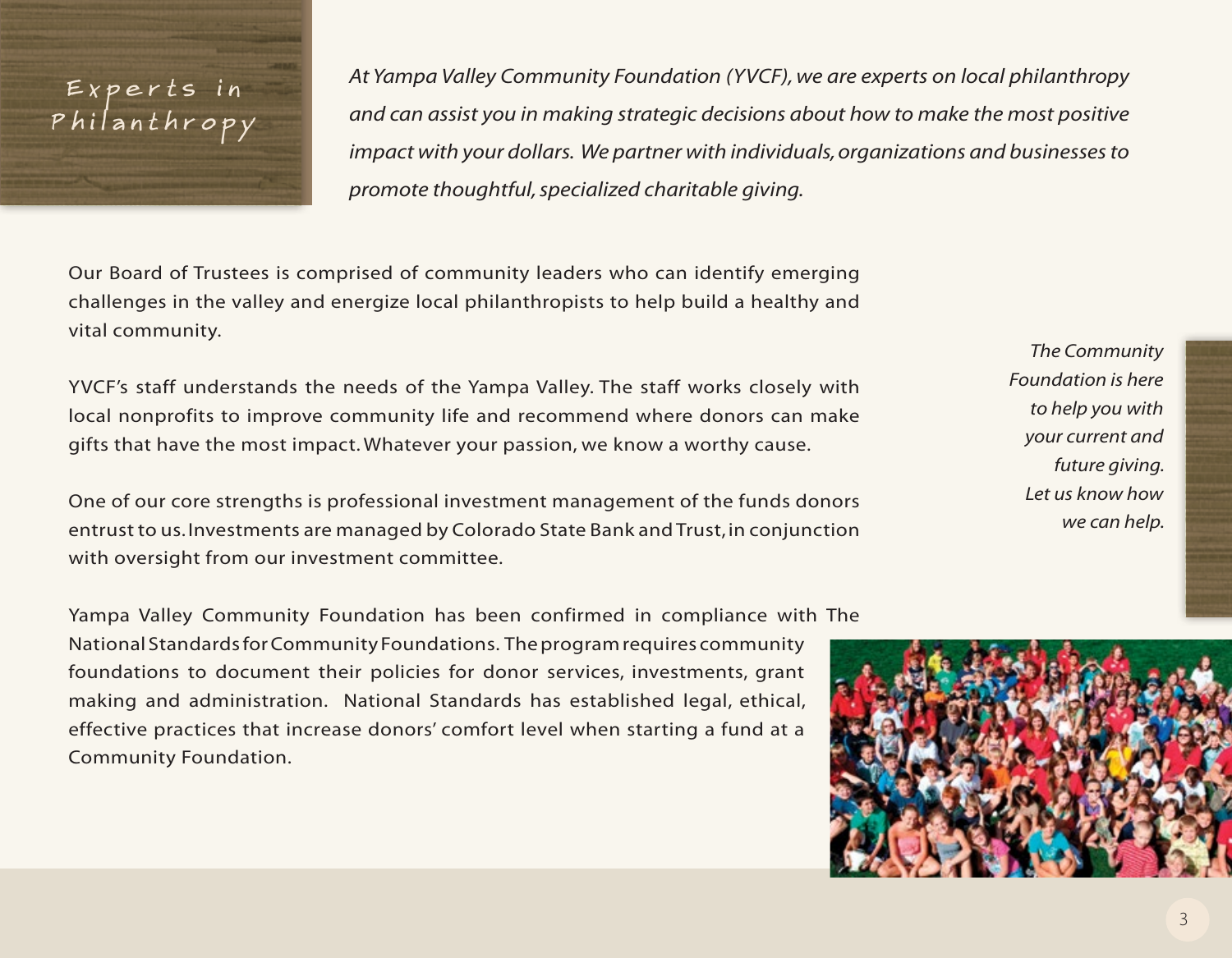# Passport Passport Club

Each winter for the past 18 years, the Steamboat Ski & Resort Corporation (SSRC) has generously donated 80 ski medallions to the Community Foundation's Passport Club. Membership includes either one transferable Medallion



or two season ski passes to the Steamboat Ski Area, members-only locker room in Gondola Square, convenient parking, four days of skiing each at Winter Park and Copper Mountain, discounted Friends and Family passes, First Tracks vouchers, summer gondola use and invitations to Community Foundation events. Funds generated from the Passport Club help provide for the operations of the Community Foundation as well as support SSRC's contributions to the Community Grant Cycle. We encourage our members to actively follow and participate with the nonprofits that their membership supports, so they can really see the impact they make through membership. A Passport Club Membership is a great way to support the community and enjoy the benefits that the Steamboat Ski Area provides. Club Club

## Elyse and Kyle Craig have been Passport Club members since the start of the program:

*"If you ever want to give and receive, join one of the opportunities to participate with the non-profits. I had the privilege to help at the STARS program this summer, waterskiing at Eagle Lake. The smiles and hugs were abundant as the teenagers experienced the thrill of getting up and riding the wake. It is one thing to give funds* 



*to these wonderful organizations, but even more gratifying to see how the allocations are being used. It was an experience of a lifetime and one I'll never forget."*

- Elyse Craig

#### *Photo:*

*Elyse Craig and a volunteer assist STARS program participant Eric Baker at Eagle Lake.*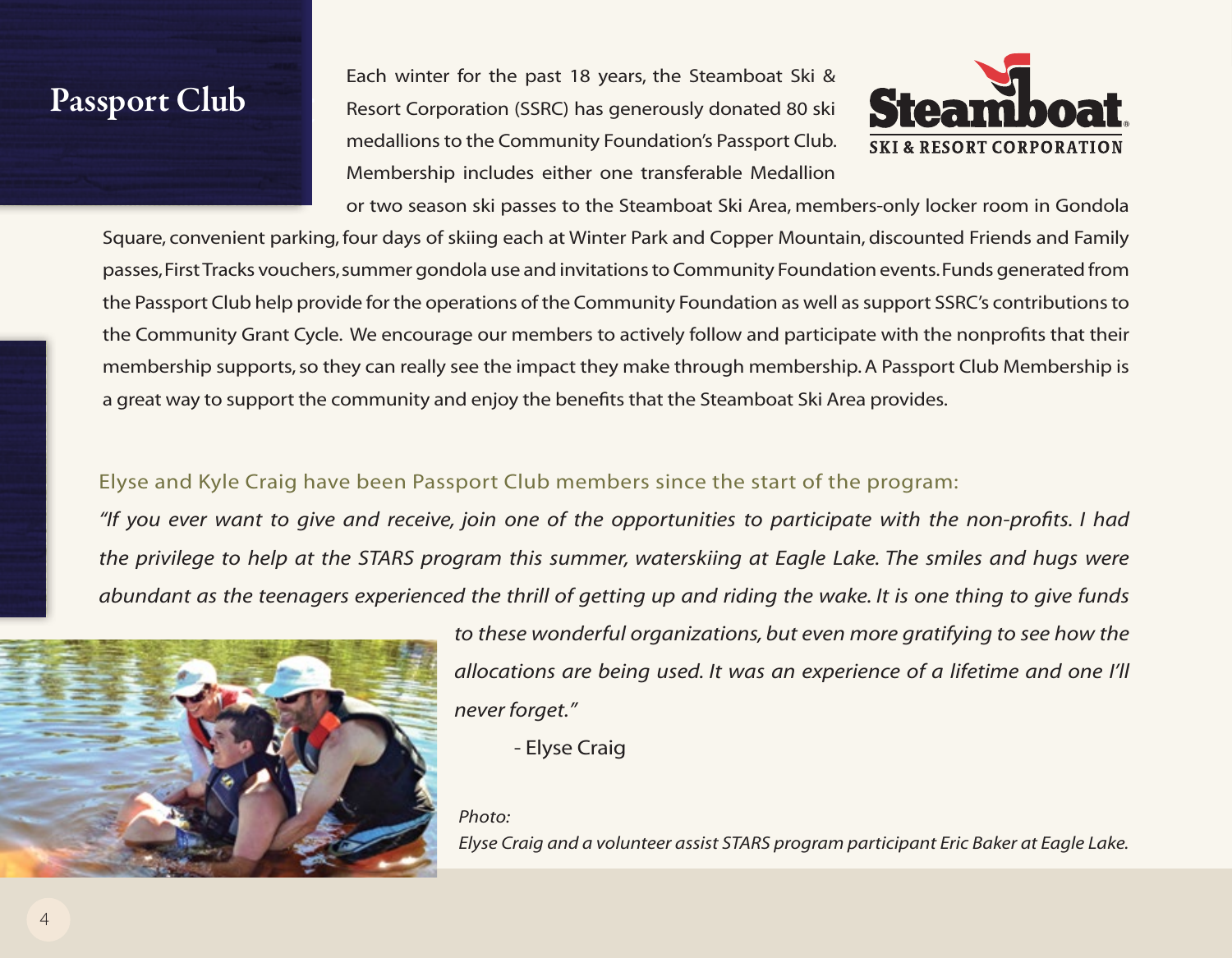**\$125,200** was given in 2013 to local recipients by Steamboat Ski & Resort Corporation via the Passport Club at YVCF

## Here's how Passport Club works:



**Call 970.879.8632** to join now. Only a few memberships are still available this season!



You too can become involved and support your community. Everyone can! Choose your passion and contact us:

970.879.8632 **Wycf.org** 

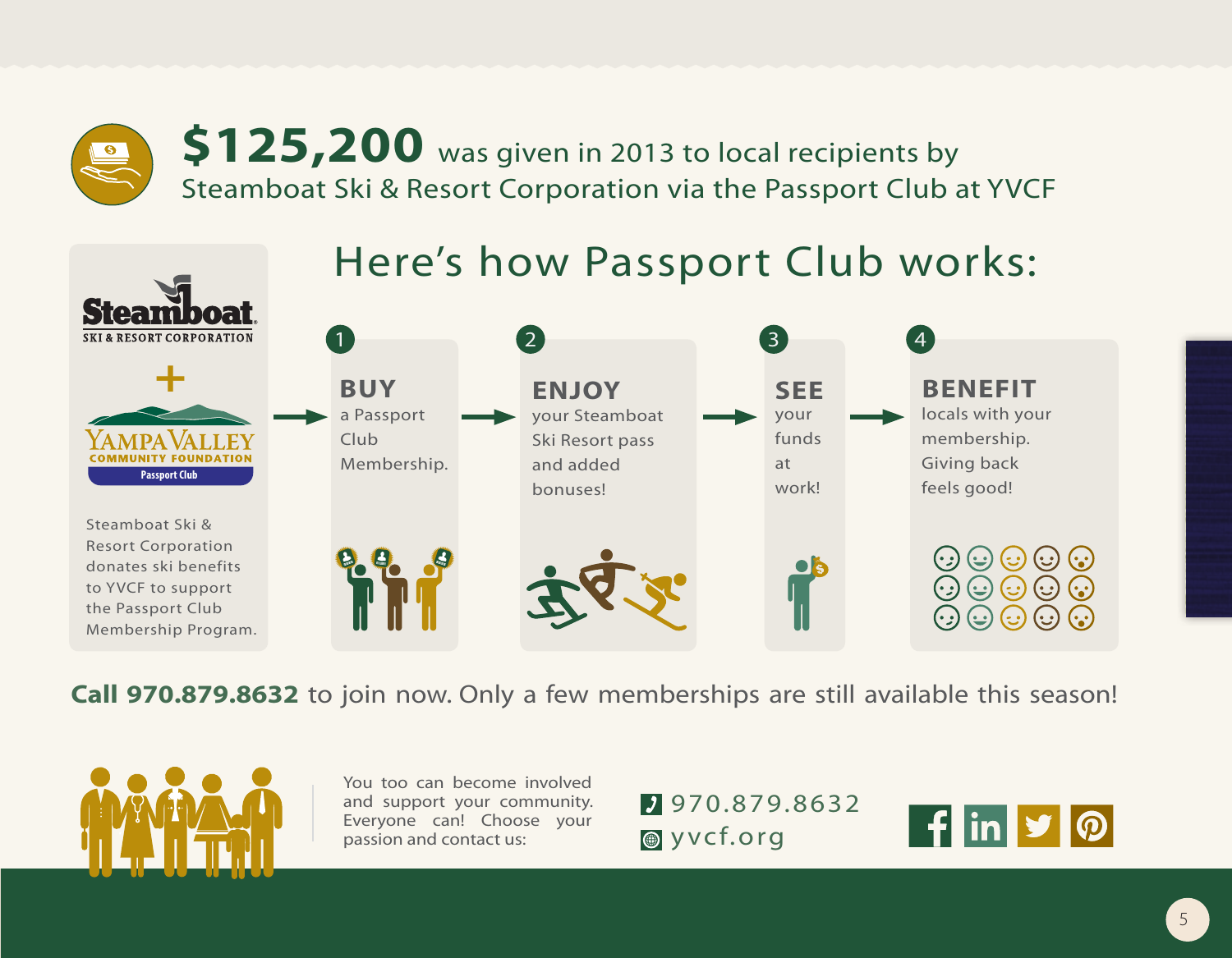Giving Circles *A Giving Circle is a group of people who come together, pool tax-deductible charitable donations and make collective recommendations about where to grant their money. Giving Circles offer members a chance to learn more about giving and community issues in an active, team approach to philanthropy. Yampa Valley Community Foundation provides all administrative and financial services to Giving Circles. Call us to find out more about joining or forming a giving circle.*

# **Y ampa V alley Community Foundation**

*If you are interested in becoming involved, or would like more information on our programs please give us a call at 970.879.8632*   $or$  email info@yvcf.org.

#### **IMPACT 100**

Over the past seven years IMPACT100 has raised over \$78,000 supporting 27 different local nonprofit organizations. IMPACT100 started when members of the Board of Trustees of Yampa Valley Community Foundation sought to attract a young, dynamic **Passport Club** section of the community to charitable giving. The concept is simple: 100 people donate \$100 and collectively make an impact with a grant of \$10,000. Since 2006, members attend four social events each year, held at members' homes or local venues. At each year's fall kickoff, members select four local nonprofits to learn more about in the coming year. At the next two events, representatives of the nonprofits give a short presentation on their programs. At the final spring event, IMPACT100 members vote, and the money is granted to the selected organizations where the funds will make the greatest impact.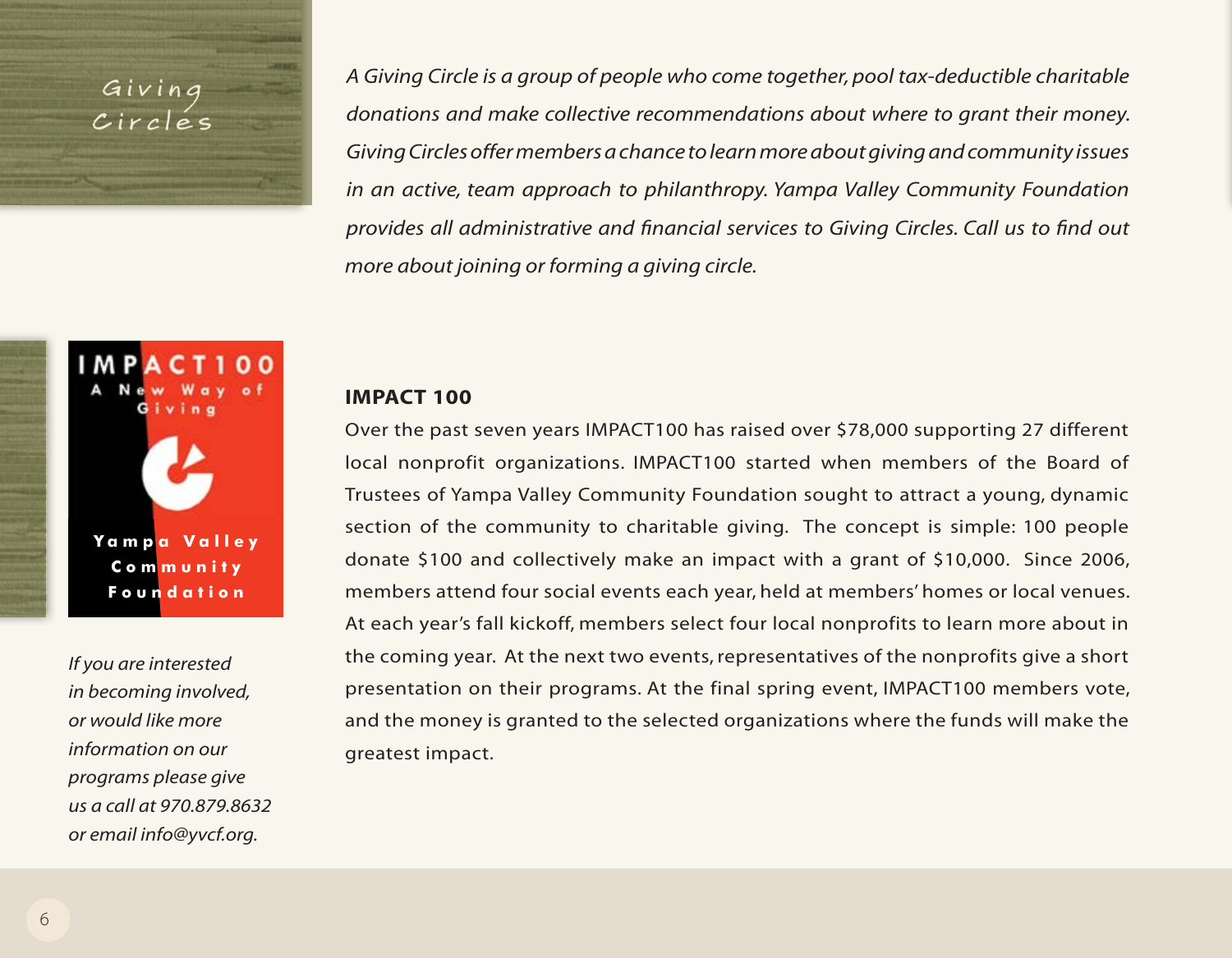## Scholarship Grants

The need for scholarships is greater than the available resources. As tuition continues to rise, support of scholarships becomes even more vital. Yampa Valley Community Foundation has 21 active scholarship funds to help our local youth finance their education. In 2013, Yampa Valley Community Foundation gave \$121,450 to 76 local students.

Yampa Valley Community Foundation believes that higher education is the key to future success for individuals and

our community and honors the area's youth for their academic and athletic success and community involvement. We assist dozens of students each year as they strive to attain their educational goals. Thank you to the donors who make these awards possible. Together we can continue to provide opportunities and share in students' success. If you are interested in starting a Scholarship Fund contact the Community Foundation at 970.879.8632.

## Robert Welborn Scholarship Fund

Upon his passing in September 2013, Routt County resident Robert Welborn bequeathed his Steamboat residence and an automobile to Yampa Valley Community Foundation. At his request, the Community Foundation will liquidate the assets to

establish the Robert Welborn Scholarship Fund, an endowment fund that will provide scholarships to Routt and Moffat County students attending a trade/vocational school or pursuing a career in engineering or the sciences. Through this unique gift and his partnership with YVCF, Mr. Welborn has created an opportunity for success for many local youth that will last in perpetuity. Mr. Welborn was originally from Arkansas and studied chemical engineering at the University of Arkansas. He relocated to Steamboat in 1999 and enjoyed the ski area as well as the agricultural and mining tradition of the region. He wanted to "help people get an education to help them find a good job."

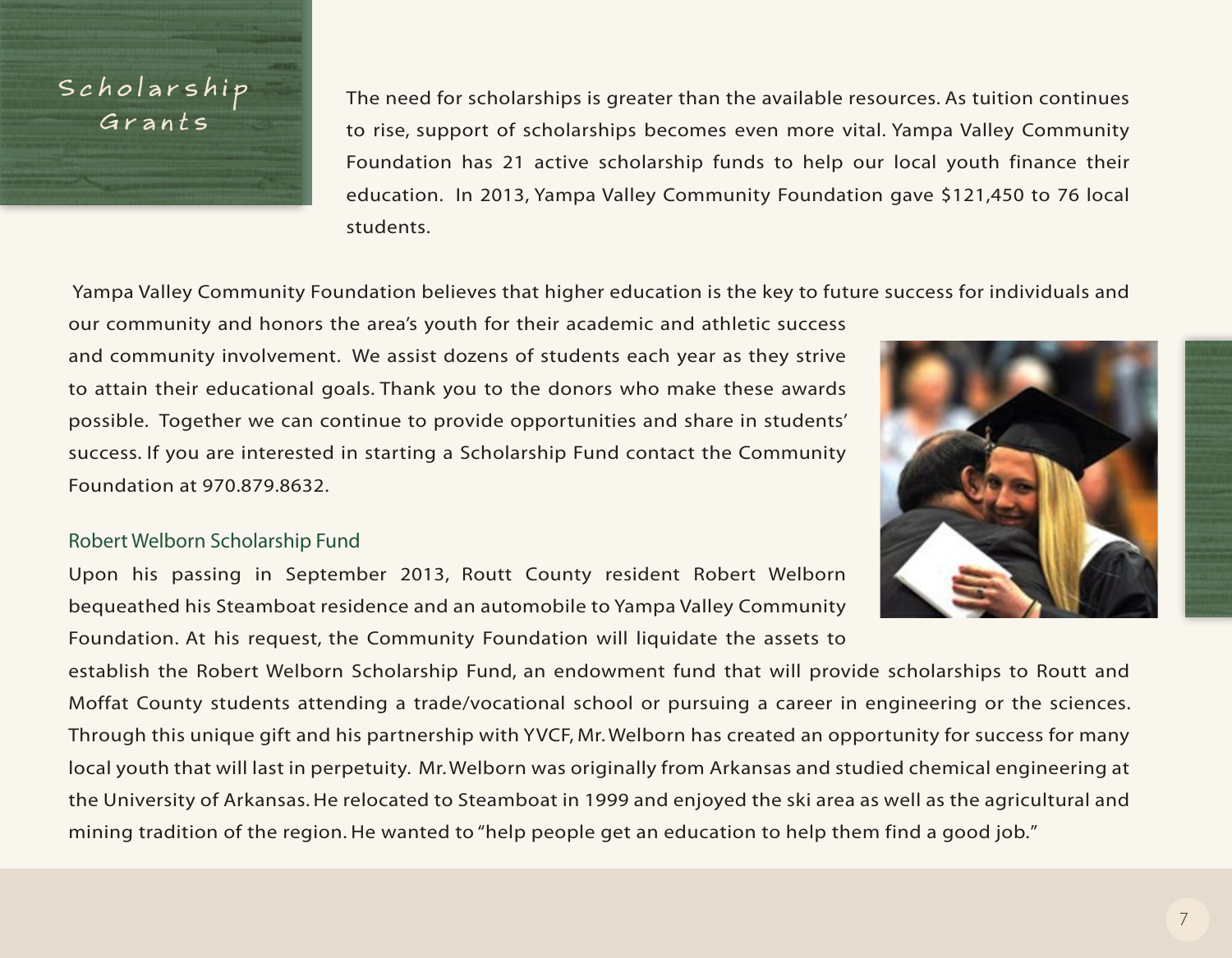D on Lufkin Leaves a C h a r i t a b l e Legacy



Longtime Routt County rancher Don Lufkin originally came to Routt County by stagecoach and settled in the Yampa Valley south of Steamboat in 1902. Mr. Lufkin never forgot the hardships his family experienced in the first 30 years of his life. He was always willing to share his good fortune with others. He said, "This community has been so good to me, I just want to give something back." Mr. Lufkin was named the individual Philanthropist of the Year by Yampa Valley

> Community Foundation in 2000. "From now on, I'm going to give Yampa Valley Community Foundation one check," he said in 2000. "I've been writing individual ones up till now, and I'm always afraid I'm going to forget someone." His favorite causes were those benefiting youth, seniors and promoting the health of residents of the Yampa Valley, all of which he funded through the Lufkin Family Endowment Fund at Yampa Valley Community Foundation. The Lufkin Family Endowment made grants to over fifteen organizations during his lifetime, and through a substantial contribution from his estate, those organizations will continue to receive donations for the next twenty years. This gift will ensure his generosity did not cease upon his passing and will also carry his philanthropic legacy long into the future. In addition to other causes, he donated money to help build the Lufkin LIFT-UP Center, the Lufkin Library at the Tread of Pioneers Museum and the Lufkin Atrium in a wing of the Yampa Valley Medical Center. YVCF also holds the Lufkin Lift Up Endowment Fund which supports the Lift Up organization.

Mr. Lufkin also served on the Board of the Routt Memorial Hospital for more than 15 years, served on the Board of the Routt County Foundation for Senior Citizens, and served on the Board for the Mesa Schoolhouse as well as the committee to acquire and refurbish the school. He also was a longtime member of Rotary, the Routt County Cattlemen's Association, Colorado Cattlemen Association, American Legion, Veterans of Foreign Wars and United Methodist Church of Steamboat Springs.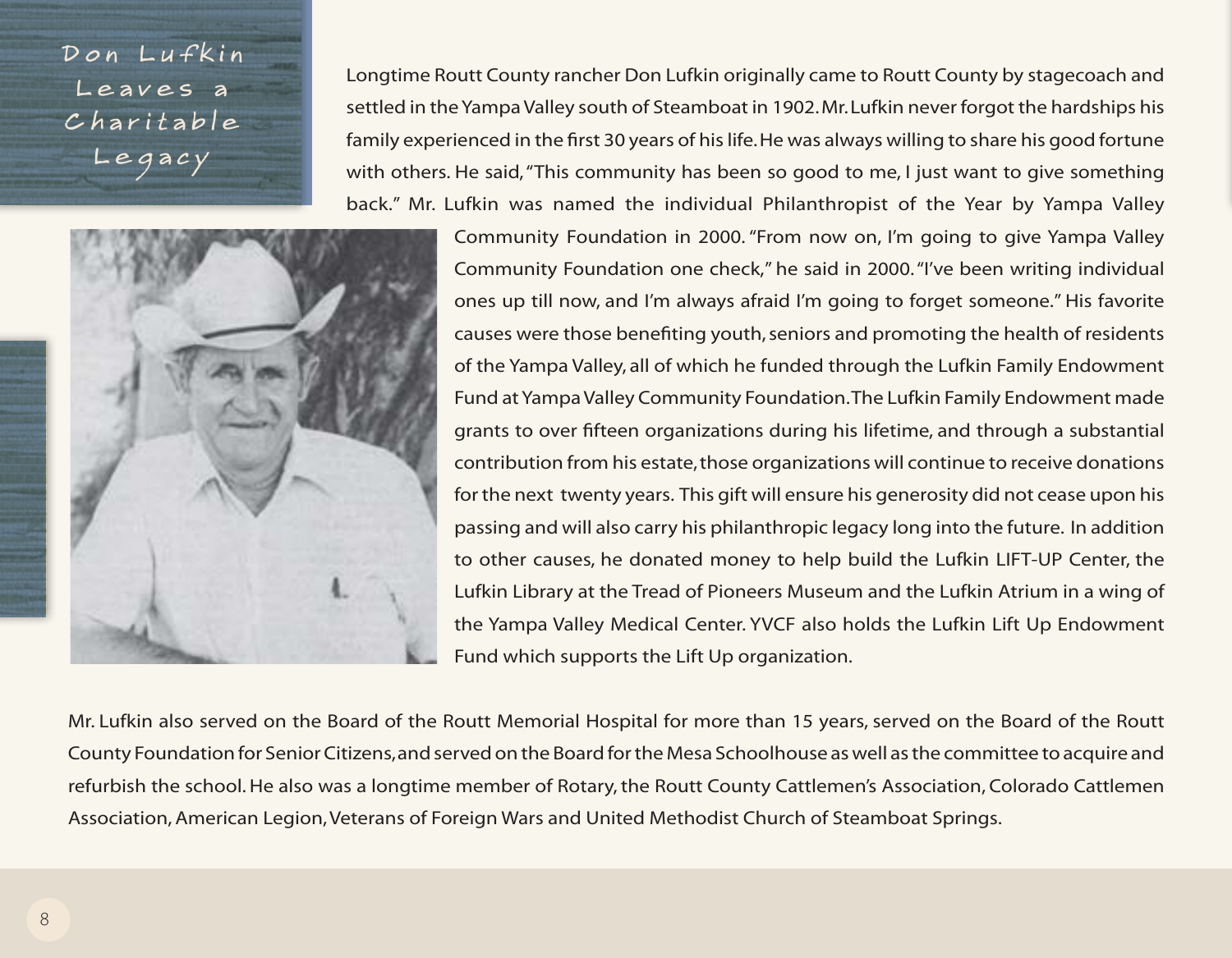# Nonprof Support

*Currently over 200 nonprofits serve our valley enhancing our cultural opportunities, providing vital services and serving as stewards for our environment. The Community Foundation supports local nonprofits in several ways. To learn how YVCF can assist your organization, visit our website at yvcf.org.*

### **Grants:**

The Community Foundation offers the Community Grant cycle for local nonprofits to request funds. Grant proposals are reviewed by our Grants Committee comprised of Board Members and community volunteers. Grants are awarded for innovative projects and programs which demonstrate progress toward achieving community goals.

## **Funding Information Network:**

The Community Foundation houses the Funding Information Network – a lending and resource library and a powerful grant database. Use of this resource assists nonprofits to obtain information and resources on additional funding from a wide variety of sources.

## **Endowments:**

Nonprofits can establish an endowment fund that can help provide financial resources for the future of their organization. Endowment funds are professionally managed and pooled for long-term investment.

## **Workshops and Seminars:**

YVCF hosts workshops and seminars on various subjects throughout the year to increase nonprofit management knowledge and success.

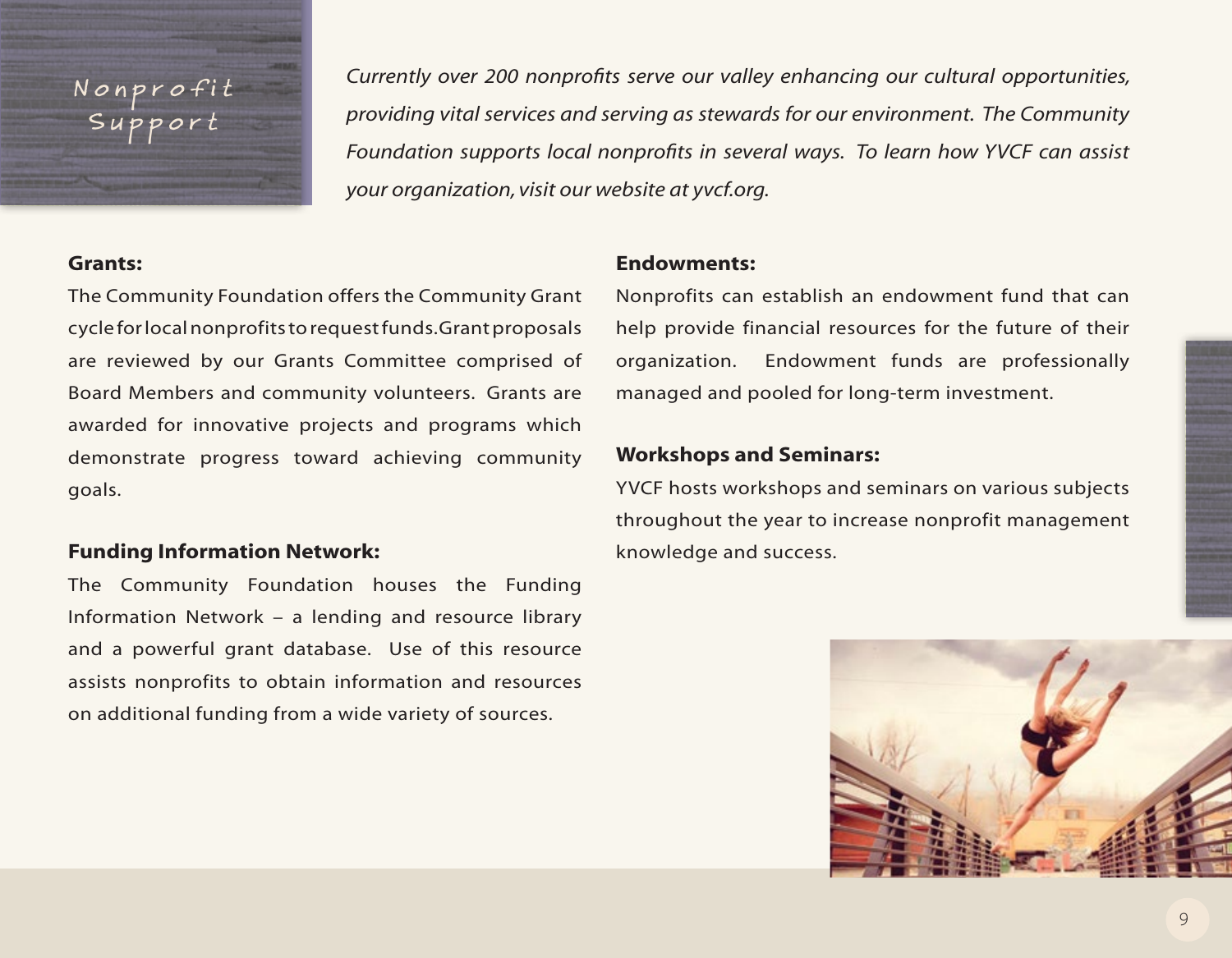Grant Dollars In Action

## **Below are some of the many fully funded programs from the 2013 Community Grant Cycle:**

## Connections 4 Kids Imagination Library

In collaboration with Moffat County United Way, this program delivers a free book per month to participants, ages birth – 8, to promote an early love of reading that translates to improved literacy and school success, and promotes a family culture of reading that often does not exist otherwise. Thirty-eight percent of children in Moffat County are insufficient in literacy tests. Currently there are 229 students enrolled.



## South Routt School District Hands-In program

This program provides licensed therapists to assist with identified at-risk youth as well as a school social worker for other students experiencing short-term crisis. The therapist provides in-school individual therapy sessions, support to teachers and students on behavior management and classroom strategies, family therapy in the evening, and crisis management. Hands-In kids have academic, social, and behavioral issues at school, often related to problems at home. Last year, 34 students and 29 parents were reached, about double from the prior year.

## Russian Art Exhibit

Steamboat Art Museum's mission is to collect and preserve fine art and present it to the public with a focus on the culture and heritage of Northwest Colorado. They also provide workshops and educational opportunities to residents and visitors. A grant awarded helped fund the exhibit: "Russian Art – A Private Collection" from November 2013 – April 2014.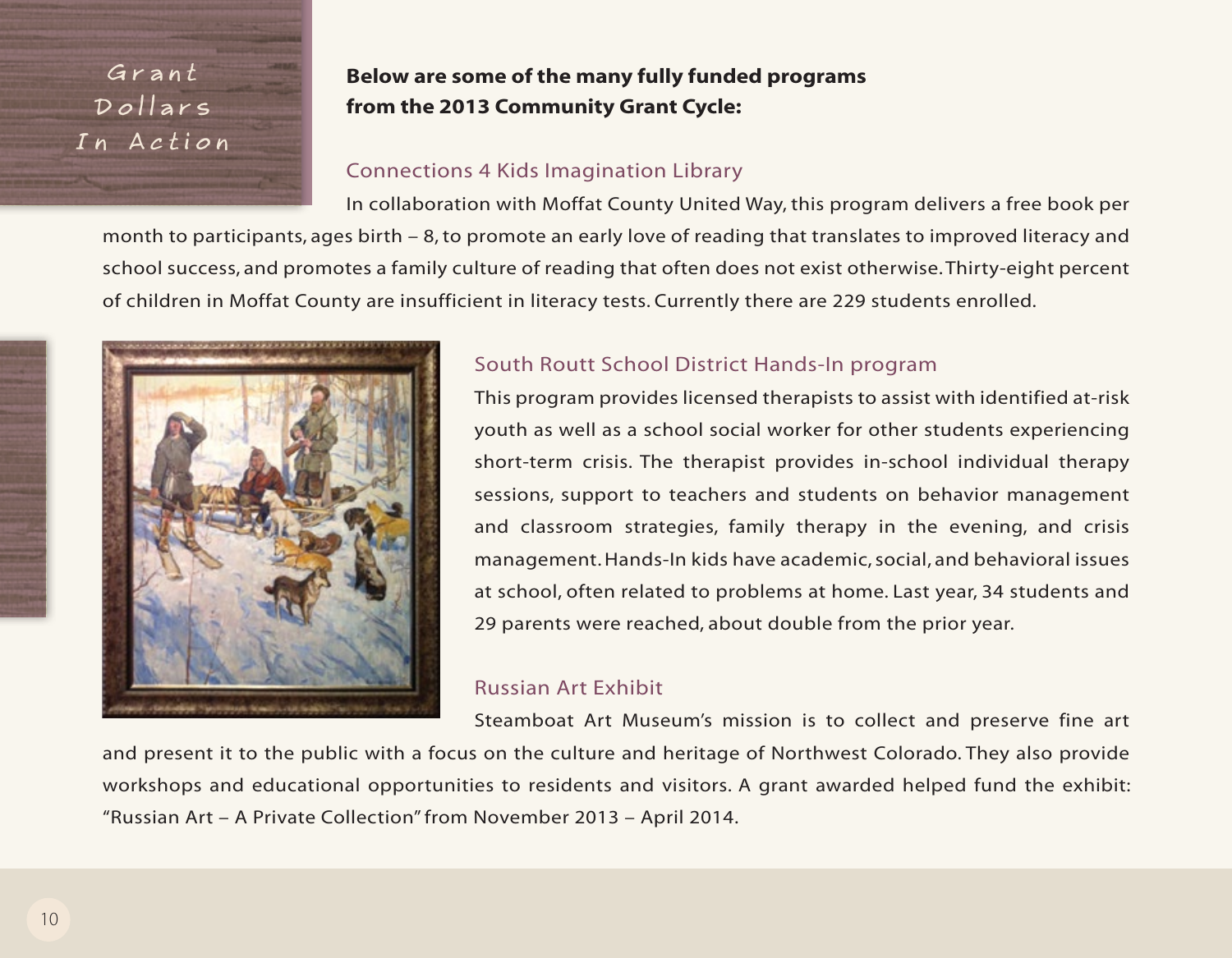

Connecting people who care with causes that matter.



27%

Grants made possible by Donor Advisors, the Gloria Gossard Memorial Endowment, The Arthur Anderson Memorial Endowment and Steamboat Ski & Resort Corporation.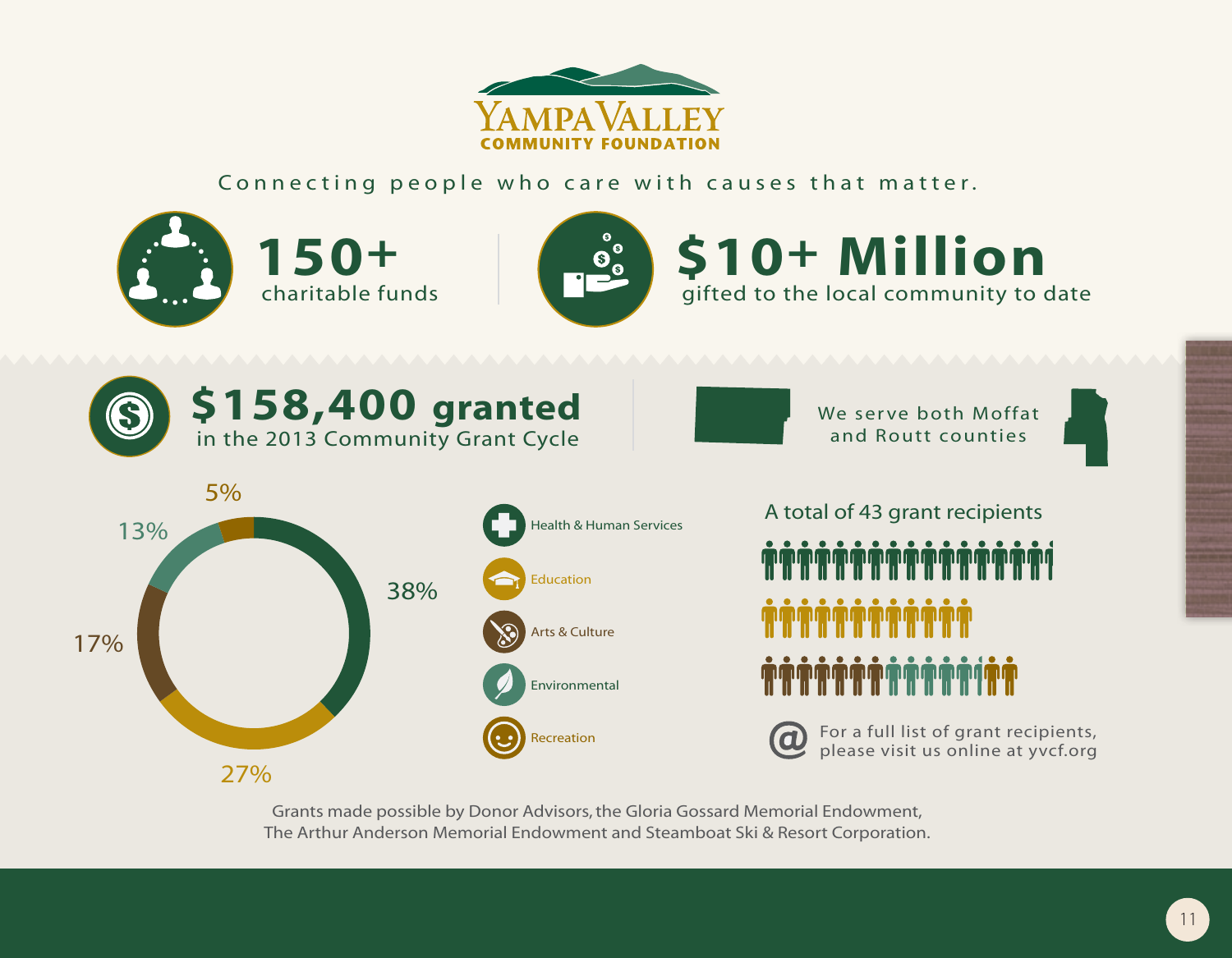P hilant hr o p i s t of the Year 2013

*The Celebration of Philanthropy Award was established in 1998 to heighten visibility of giving in the Yampa Valley. The award honors an individual, business and youth who have exhibited significant charitable giving, insightful leadership and volunteerism, and who encouraged others to contribute by example. The Community Foundation presented the Philanthropist of the Year awards at the 2013 "Celebration of Philanthropy". You can view a list of previous years' award recipients on our website yvcf.org under Learn.*

## **Rod and Vicky Hanna Individual Philanthropists**

## **Kayla Guettich Youth Philanthropist**



**Yampa Valley Bank Business Philanthropist**

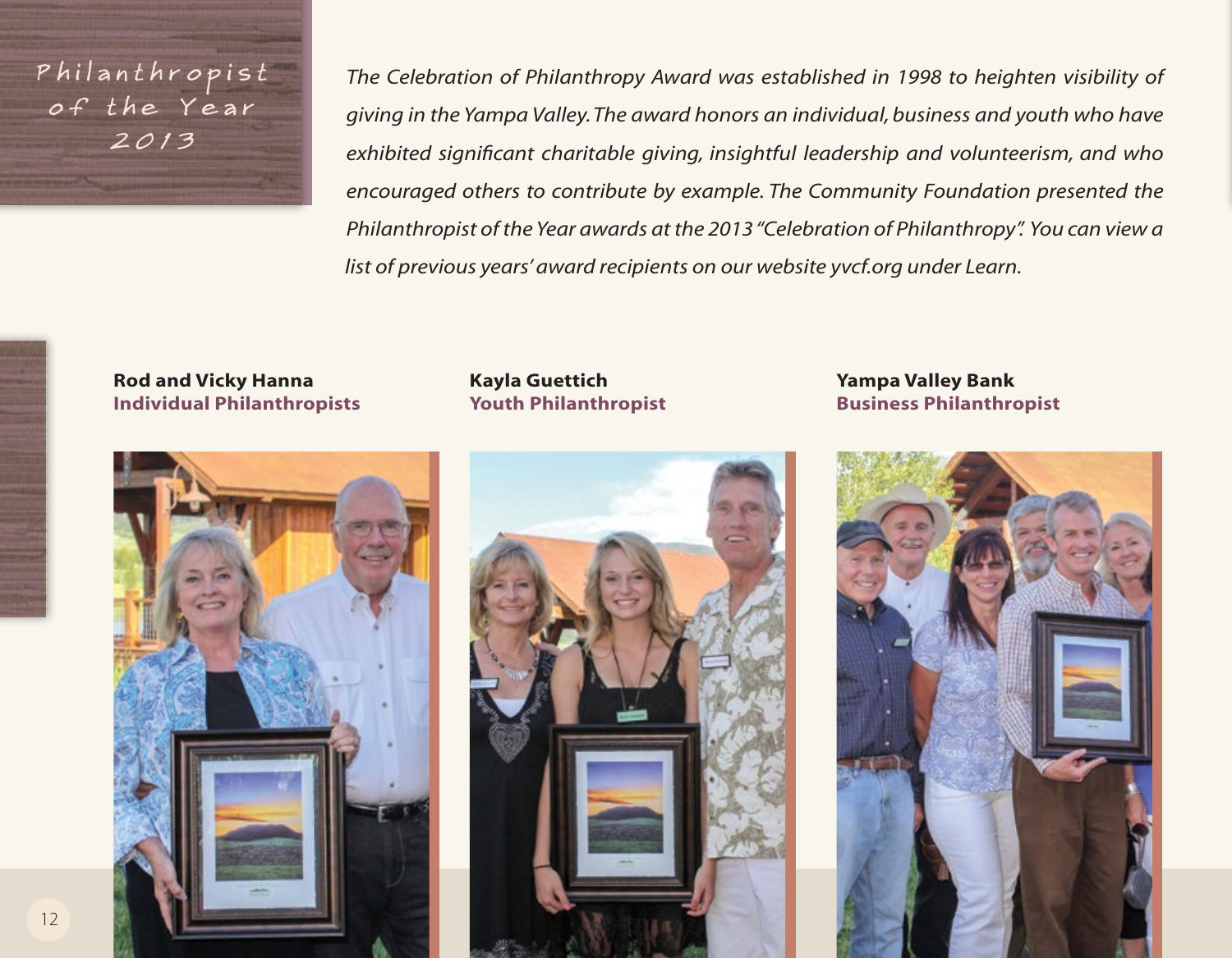# M a k i n g Giving

*Yampa Valley Community Foundation understands that charitable giving is unique to each individual donor. That is why we offer a variety of ways to make a contribution. Giving options include cash, securities, life insurance, retirement accounts, real estate, charitable remainder trusts, and bequests. We will work closely with you to develop a plan that meets your needs and interests.*

### **Community Grant Funds**

Community Grant Funds allow YVCF to support the ever changing needs in our community. These endowments provide annual grant dollars in the areas of Health and Human Services, Arts and Culture, Education, Environment and Recreation.

#### **YVCF Trustee Operating Endowment**

The endowment increases our long-term capacity to serve donors, nonprofits and the Yampa Valley. Our goal is to continue to build an endowment to help secure our organization's future in the valley.

## **Designated Funds**

Designated Funds are created to support one or more organizations specified by the Donor. Distribution from the Fund may provide general benefits to a particular organization or a specific program or project of the organization.

#### **Donor Advised Funds**

Donor Advised Funds are useful for donors who want to take a charitable deduction one year and make distributions from income or principal in future years. Donors are able to actively participate in the giving process by recommending organizations to receive gifts. The Community Foundation assists Donor Advisors by maintaining fund records, researching potential fund recipients, connecting donors with potential fund recipients and ensuring that distributions are made to qualified tax-exempt organizations.

#### **Nonprofit Endowments**

Nonprofit organizations may place their endowed funds at the Community Foundation, thus assuring their donors that funds earmarked for the future will be invested wisely and used appropriately. The Community Foundation manages the fund as part of its investments and can distribute annual payments to the organization.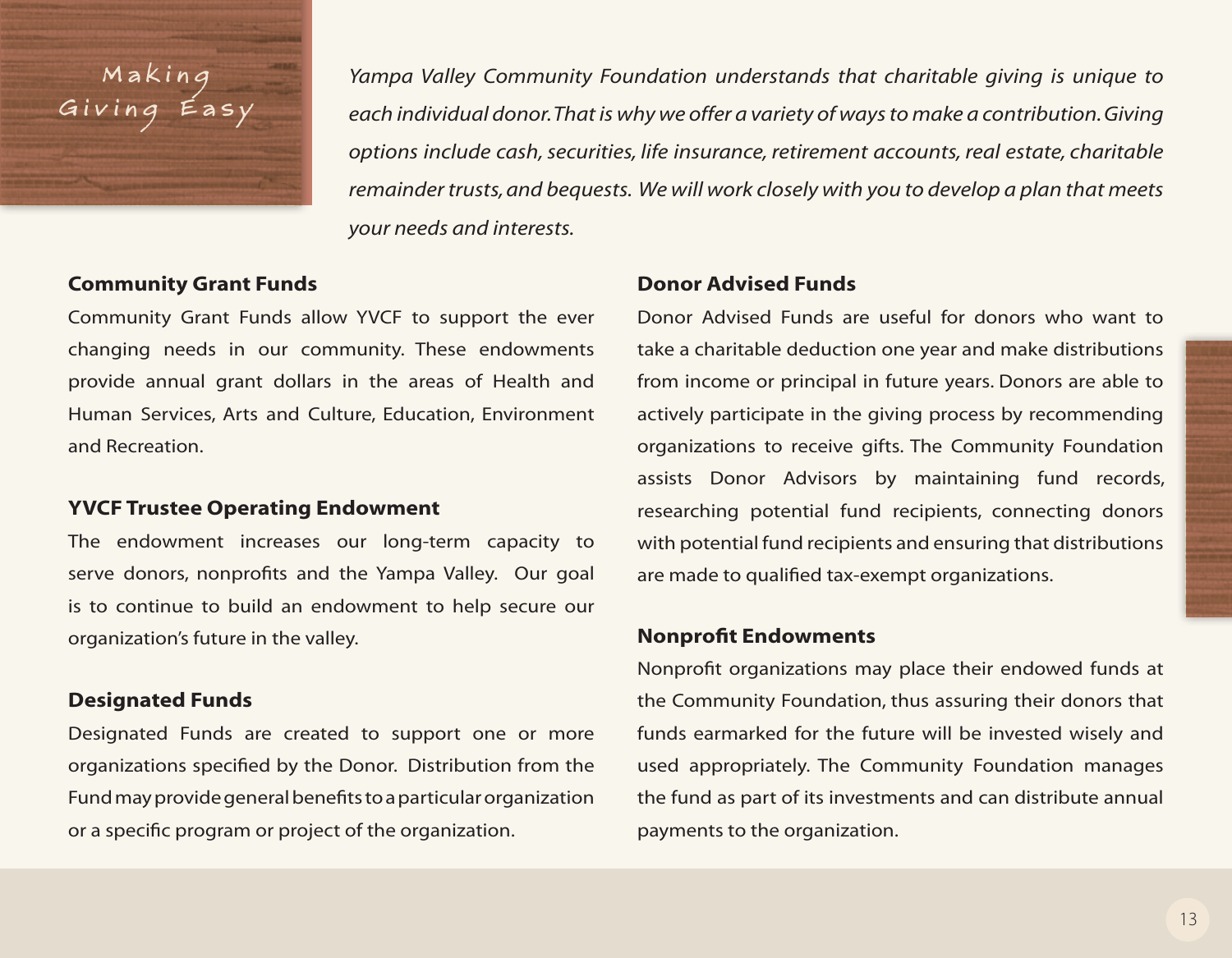Audit:  $2013$ Financial Highlights

*Yampa Valley Community Foundation reached a significant milestone in 2013 by surpassing \$10M in total assets. We could not have achieved such success without our many donors and friends. Thank you for your trust and support in all that we do.*

#### **Assets**

## **Liabilities and Net Assets**

| Accounts Payable and Accrued Expenses  \$14,664 |  |
|-------------------------------------------------|--|
|                                                 |  |
| Funds Held for Other Agencies \$1,703,723       |  |
| Total Liabilities \$1,788,387                   |  |
| Temporarily Restricted Assets\$565,221          |  |
| Unrestricted Net Assets \$8,073,845             |  |
|                                                 |  |
| Total Liabilities and Net Assets\$10,427,453    |  |

#### **Revenue and Support**

| Passport Club Program (Net)\$347,485                  |  |  |
|-------------------------------------------------------|--|--|
| Increase in Value of Invested Assets \$1,115,410      |  |  |
| Interest and Dividends\$198,603                       |  |  |
| Other Contributed Goods and Services \$5,253          |  |  |
| Total Revenue and Support \$2,614,210                 |  |  |
|                                                       |  |  |
| Revenue Available for Programs & Services \$1,877,614 |  |  |

## **Programs and Services**

| Agency Disbursements\$239,717                 |  |
|-----------------------------------------------|--|
| Supporting Services  \$327,567                |  |
| Total Expenditures  \$1,317,622               |  |
| Less Agency Expenses (\$525,555)              |  |
| Expenses for Programs and Services  \$792,067 |  |
| Change in Net Assets  \$1,085,547             |  |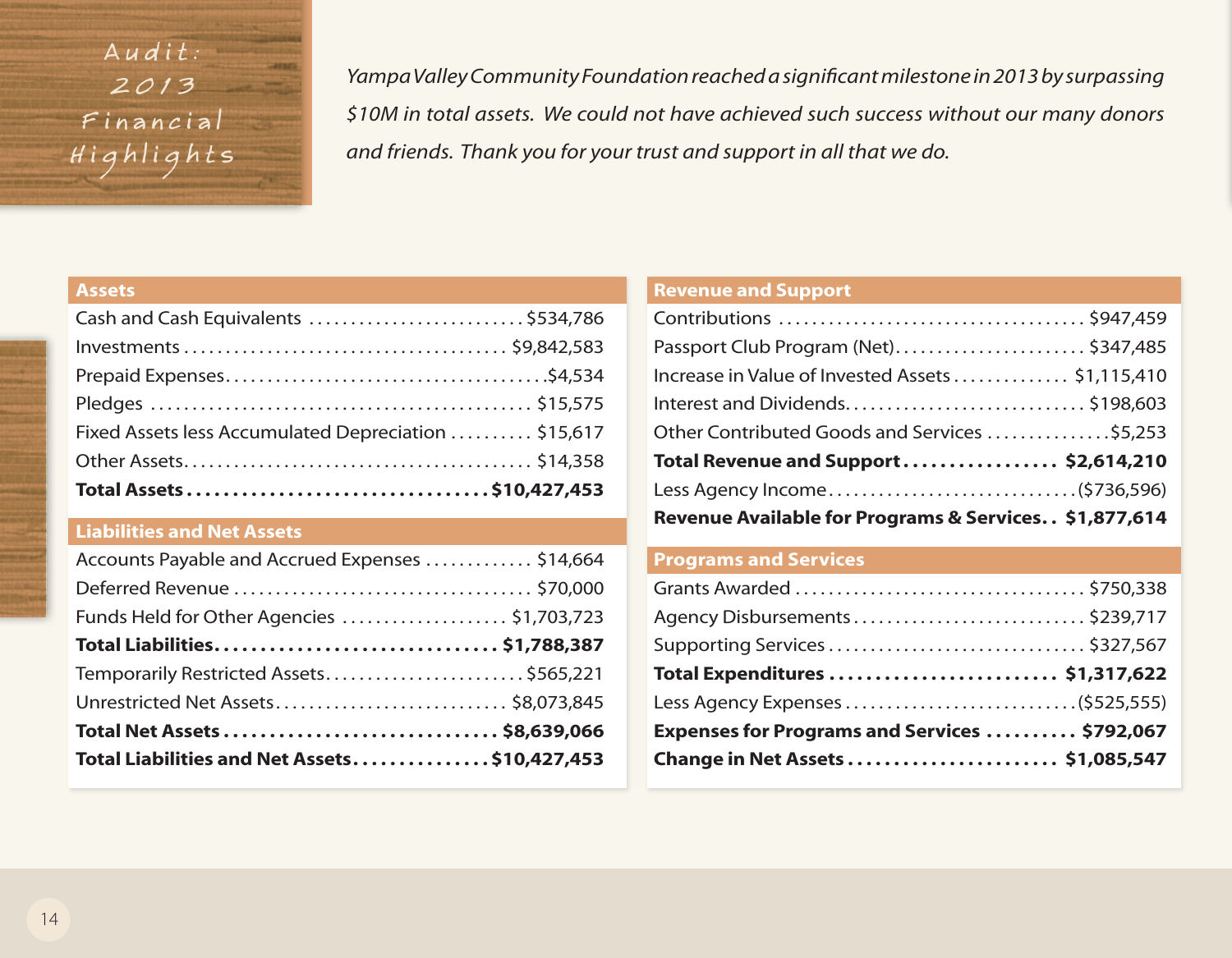# Leadersh

## **Board of Trustees**

*Chair* Jim Bronner

Adonna Allen

*Vice Chair*

Laura Cusenbary *Vice Chair*

Dana Tredway *Secretary/Treasurer* Paula Cooper Black *Emeritus* Tammie Delaney Chris Diamond Jay Fetcher Rod Hanna

Ron Krall Gary Neale Kathryn Pedersen Tom Sharp Pam Vanatta



**Staff** (left to right) Mark Andersen, *Executive Director* Heidi Walker, *Office Manager* Erin Davis, *Grants Manager* Tarsha Ebbern, *Communications and Donor Relations* Ann Barbier, CPA, *Finance Director*

*If you are interested in becoming involved with or would like more information about our programs please give us a call at 970.879.8632 or email info@yvcf.org. We look forward to hearing from you!*

∗

**GUIDESTAR** 







*Confirmed in Compliance with National Standards for U.S. Community Foundations*